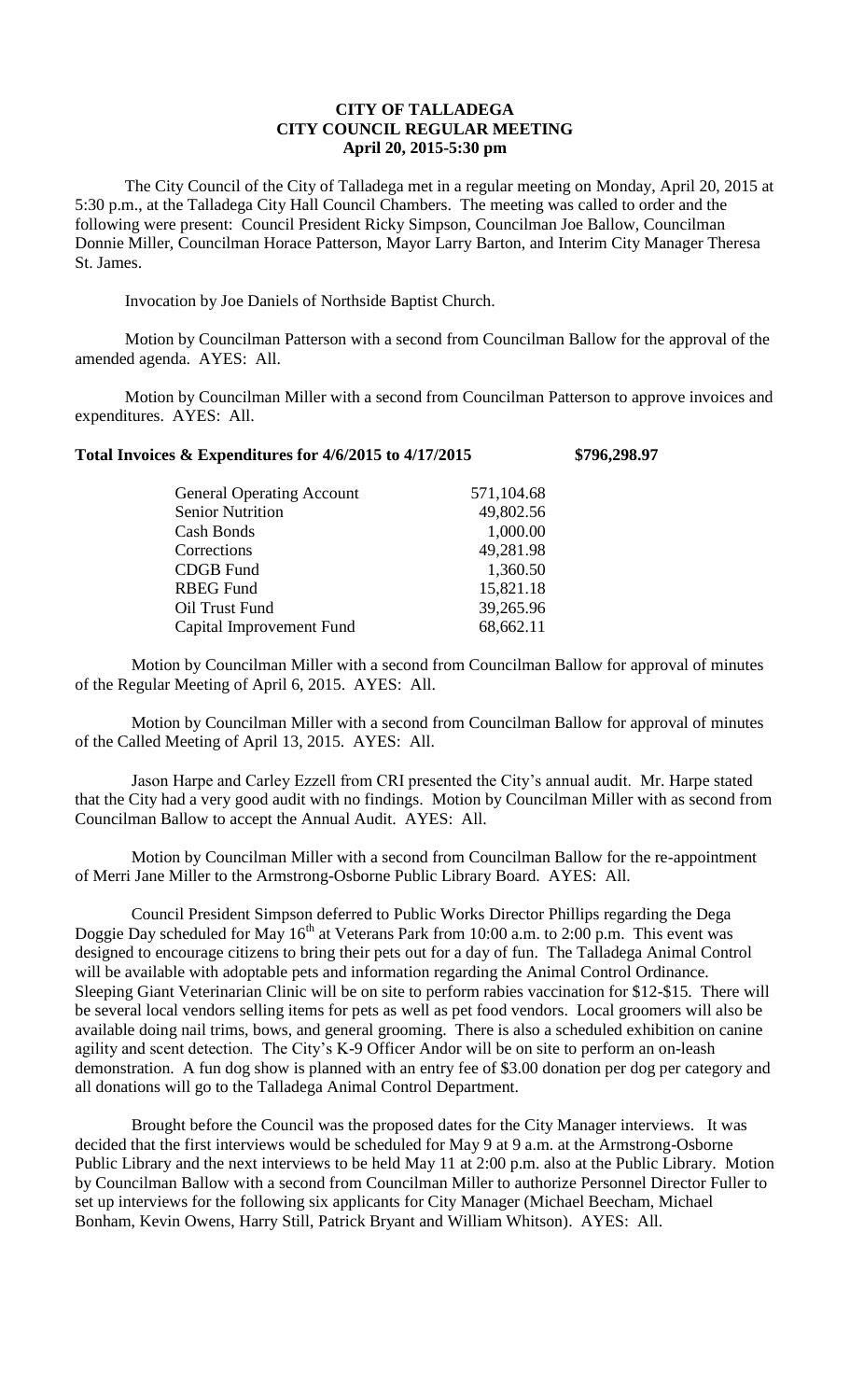Motion by Councilman Ballow with a second from Councilman Miller to approve an Alcohol License 050-Retail Beer (Off Premises only) and 070- Retail Table Wine (Off Premises only) for Jay Food Mart at 413 Battle Street. AYES: All.

Brought before the Council is a reminder to those required to submit a State of Economic Interest form with the Alabama Ethics Commission by April 30, 2015.

**Resolution #3483** approving the date and times for the Municipal Court's Special Docket with Honorable Judge Barry Vaughn.

**Resolution #3484** approving a contract with Pyro Productions for the City's 4<sup>th</sup> of July fireworks.

**Resolution #3485** approving a traffic signal agreement with ALDOT for the intersection of AL 275 and Gentry Drive (formerly McMillan Street).

**Resolution #3493** approving a working agreement with the Talladega County Registrar's Office for copies of the Voter Registration Lists for the 2015 Municipal Elections.

Motion by Councilman Patterson with a second from Councilman Miller to approve Resolution #3483 to Resolution #3485 and Resolution #3493. Roll Call. AYES: All.

Motion by Councilman Ballow with a second from Councilman Patterson to excuse the absence of Councilman Elston. AYES: All.

Motion by Councilman Patterson with a second by Councilman Ballow to approve the invoices and expenditures for the Water Department. AYES: All.

| Water Department Expenditures for 4/8/15 to 4/16/15 |            | \$589,989.44 |
|-----------------------------------------------------|------------|--------------|
| Operations & Maintenance                            | 258,095.34 |              |
| Revenue                                             | 318,980.80 |              |
| North Talladega Water                               | 6,000.00   |              |
| Construction & Improvement                          | 6,913.30   |              |

An update on the North Talladega County Well Project was presented by Chuck Chitwood from CDG. There were four (4) sites pumped for water with only one located at Allen Rd. being in the acceptable range. Pumping will continue to get the turbidity level below 5 NTU. The final plan is to create a production well.

**Resolution #3486** approving the Municipal Water Pollution Prevention Annual Report for the Talladega Brecon Wastewater Treatment Plant.

**Resolution #3487** approving the Municipal Water Pollution Prevention Annual Report for the Talladega Airport Wastewater Treatment Plant.

**Resolution #3488** approving the Municipal Water Pollution Prevention Annual Report for the Talladega Main Wastewater Treatment Plant.

Motion by Councilman Ballow with a second from Councilman Patterson to approve Resolution#3486 to Resolution #3488. Roll Call. AYES: All

**Resolution #3489** approval of a contract adjustment with Insite Engineering on the Coffee Street Water Line Replacement from \$54,700.00 to a total of \$61,742.20.

**Resolution #3490** approving a contract adjustment with Insite Engineering on the Paving Project Water and Sewer Evaluations from \$109,370.00 to a total of \$118,926.63.

**Resolution #3491** approving a contract adjustment with Insite Engineering on the Paving Project Utility Replacements from \$138,700.00 to a total of \$149,242.25.

**Resolution #3492** approving a contract adjustment with Insite Engineering on the I&I Study of the Roosevelt and Airport Areas from \$113,500.00 to a total of \$121,053.18.

Motion by Councilman Patterson with a second from Councilman Miller to approve Resolution #3489 to Resolution #3492. Roll Call. AYES: All.